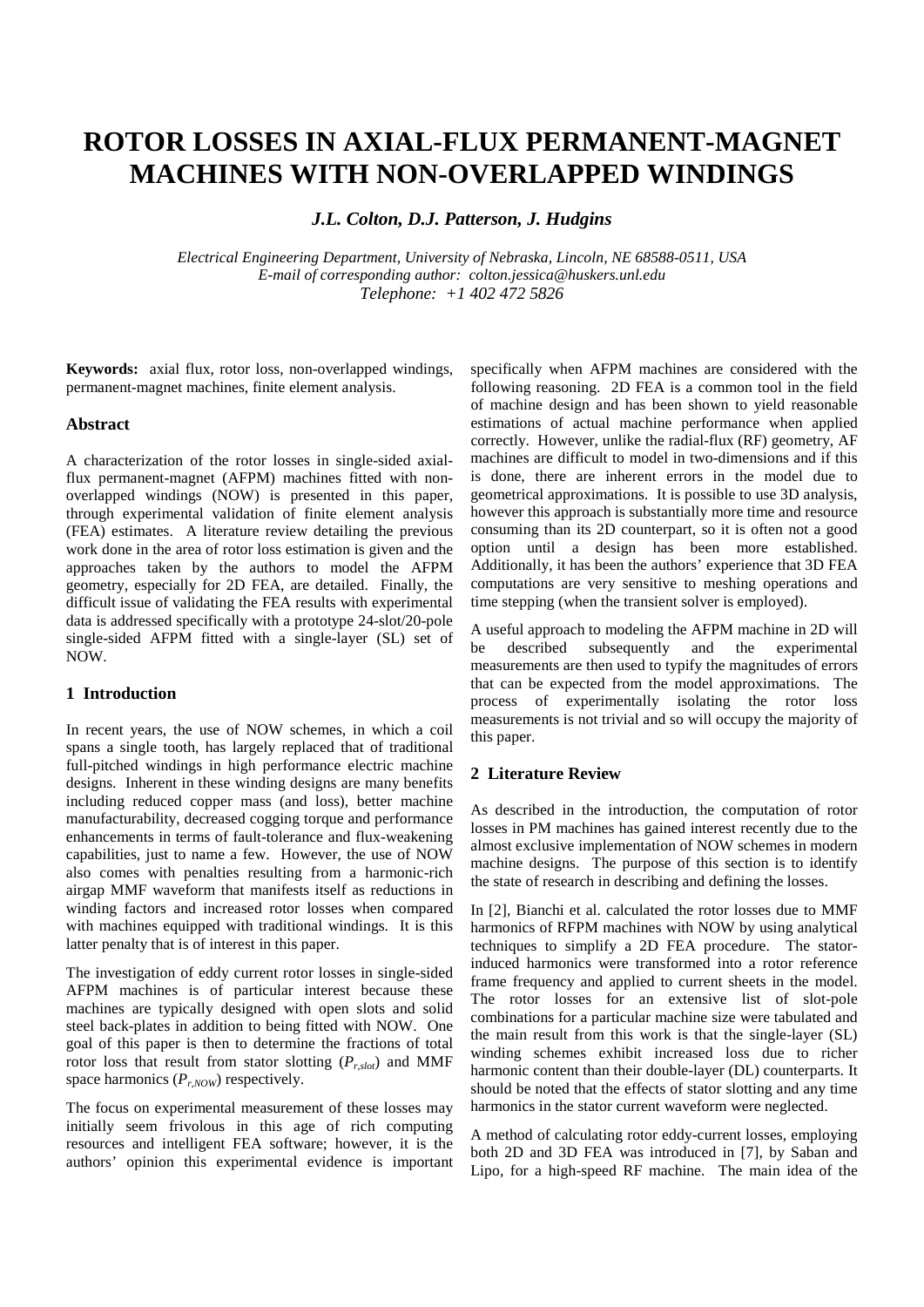technique is that 2D FEA can be used to determine a rotorreferenced current sheet, which mimics the effects of the stator MMF waveform, to serve as an input to a 3D model. The method presented takes into account time harmonics, space harmonics and the effects of slotting in the MMF distribution; however, no loss calculation results were presented.

An analytical technique for calculating rotor back-iron eddycurrent losses due to MMF space harmonics in a RF machine was presented in [6] by Polinder et al. in contrast to the FEA methods that had thus far been developed. The technique is based on decomposition of the MMF distribution (with slotting incorporated by application of the Carter coefficient) into its harmonic components and calculating the corresponding harmonic flux density magnitudes to be used in the loss calculations. Jassal et al. used this approach in [4] to compare rotor back-iron loss between three different NOW machines and a machine with traditional windings, confirming that the rotor loss for the NOW machines all exceed that of the traditional machine.

Han et al. examined rotor eddy-current losses in [3] for an interior permanent-magnet (IPM) machine using a similar approach as was suggested in [6]; except that here the loss calculation was performed via 2D FEA. The study identified that the parameters with the greatest impact on these losses are the magnitude of the fundamental component of the stator MMF, the stator slot pitch and the yoke pitch between the rotor barrier ends.

In [5], Nuscheler presented a 2D analytical model for calculating rotor eddy-current losses in a RFPM machine that is derived directly from Maxwell's equations. Multiple instances of two different slot-pole combination machines, each with varying degrees of rotor lamination and magnet segmentation, were analyzed with the model solely in terms of the harmonic with the highest magnitude (excluding the main harmonic). It was determined that lamination of the rotor yoke increases the eddy-current losses in the magnets, but that loss can be mitigated by segmentation of the magnets.

A study involving experimental validation of analytical rotor eddy-current calculations for an AF machine was performed in [1] by Alberti et al. The analytical method is based on solutions of Maxwell's equations in two dimensions and the losses are calculated by considering the contribution of each harmonic separately. The authors were careful to include the effects of stator slotting, as AF machines typically employ open slots. An experimental procedure was proposed, but not detailed, in which the rotor eddy-current losses are calculated via a power balance. Good correlation between the analytical and experimental results was observed.

In [9], Yamazaki et al. described their work involving the use of proprietary 3D FEA software to calculate rotor losses in both IPM and surface-mount permanent-magnet (SMPM) RF machines fitted with either NOW or conventional distributed windings. The FEA algorithm was verified experimentally by comparing torque and iron loss calculations (including both hysteresis and eddy-currents) to those obtained from

measurements taken from an operating machine by a simple power balance. The primary results of the investigation are that the eddy current losses in a PM machine with NOW is much larger than that of an equivalent distributed winding machine and that the primary magnet eddy-current loss in an SMPM machine is a result of stator slot openings as opposed to stator current space harmonics.

# **3 Finite Element Analysis**

Two-dimensional modeling for FEA is often preferred over its 3D counterpart during the design process of electric machines due to reduced complexity in the modeling and appreciably decreased computation time and resources. However, unlike the RF geometry, the AF machine is a naturally difficult geometry to model in two dimensions. Therefore, the purpose of this section is not only to detail any 2D and 3D FEA calculation results, but also to provide a description of the approach taken to modeling the AFPM machine in 2D. The software used for this analysis is Ansoft's Maxwell® where the transient solver is utilized in order to include the large-scale motion of the rotor passing over the stator slots. The results presented here have been computed for a 24-slot/20-pole single-sided AFPM with single-layer NOW (specific parameters match those of the machine on which experimental tests were performed, as given in Table 3).

## **3.1 2-D Modeling**

The approach used to model the AFPM in two dimensions is to view the machine from the side (Fig. 1) and model it as a small portion of a radial-flux machine with a very large radius (on the order of 100 m). Depending on the slot-pole relationship of the machine, the model need only contain a fraction of the total machine (i.e. for the 24-slot/20-pole machine of considered here, the model contains 6 slots and 5 poles) where an appropriate symmetry multiplier in combination with master/slave boundary conditions are applied. The output parameters of the FEA (i.e. torques, etc.) can easily be converted from the large radial-flux machine reference frame to that of the smaller AFPM that is under consideration. It should be noted that this approach is necessary, as opposed to employing a model with strictly linear motion of the rotor, because the transient solver of the aforementioned software package is currently incapable of handling linear motion with master/slave boundaries.



**Fig. 1**. Illustration of the 2D modeling of an AFPM machine.

In order to calculate the total eddy-current power loss in the rotor, the 2D FEA is run to determine the current density  $(J_z)$ in the magnets and rotor back-iron. The rotor power loss  $(P_r)$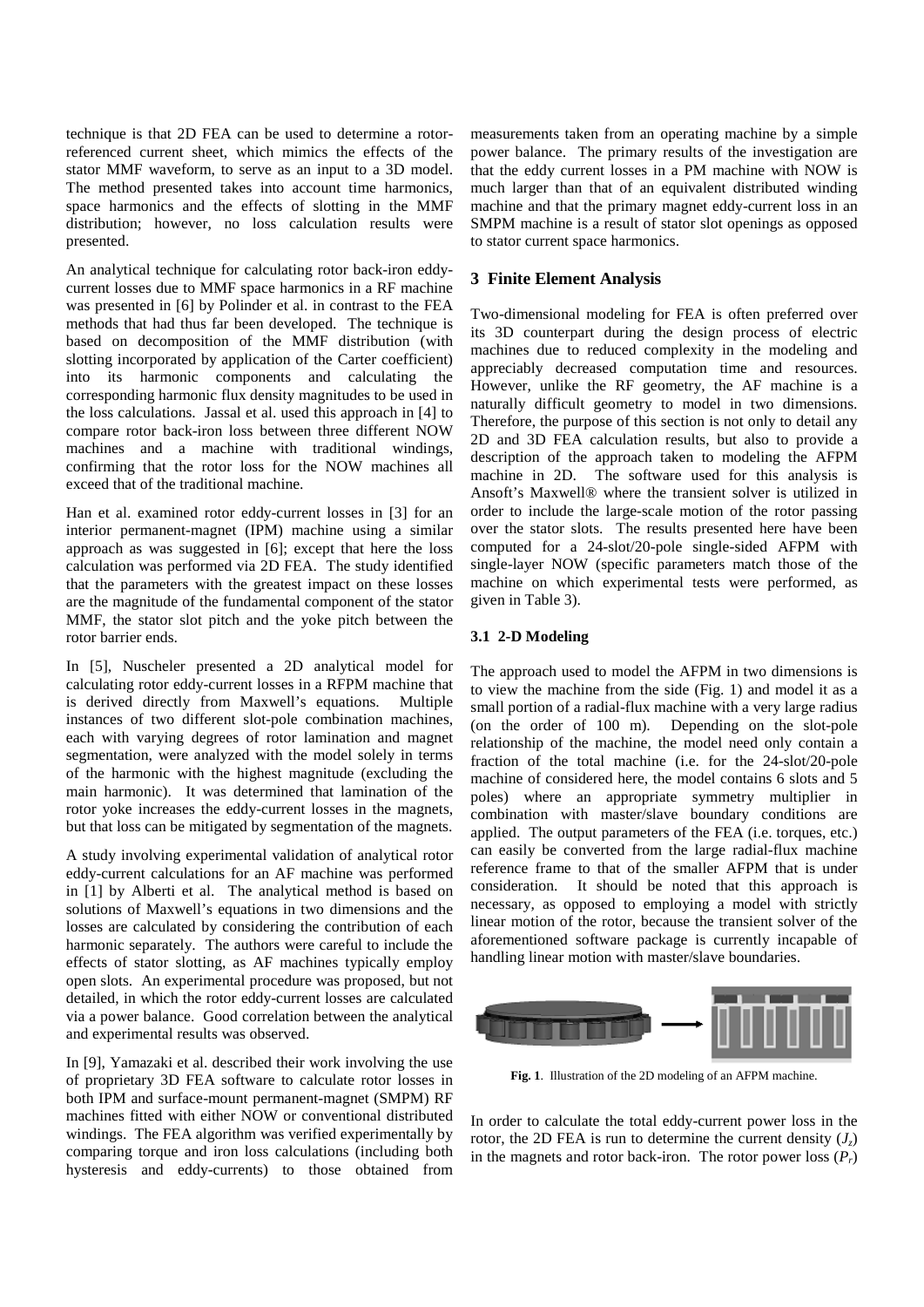is then calculated as the integral over the material surface  $(SA)$  as shown in Eq. (1), where *h* is the model depth (zdirection), *m* is the symmetry multiplier ( $m = 4$  for the 24slot/20-pole machine),  $\sigma$  is the conductivity of the material.

$$
P_r = hm \iint_{SA} \frac{|J_z|^2}{\sigma} dSA \tag{1}
$$

The analysis described was first conducted without a current input to the stator windings at various speeds in order to determine the rotor loss as a result of slotting alone. Then, the same procedure was performed for rotor speeds of 1000 and 2000 rpm with stator current set to provide selected values of output torque to be consistent with the experimental operating points as described in a subsequent section of this paper. The results of the 2D analysis are summarized in Table 1 and it is these estimations obtained via FEA that should be compared with experimental data.

| <b>Rotor Speed</b><br>(rpm) | <b>Output Torque</b><br>(Nm) | <b>Estimated Rotor</b><br>Loss (W) |
|-----------------------------|------------------------------|------------------------------------|
| 1000                        | 0                            | 1.8                                |
| 1000                        | 1.7                          | 2.9                                |
| 1000                        | 2.7                          | 4.4                                |
| 2000                        | 0                            | 6.8                                |
| 2000                        | 1.7                          | 10.1                               |
| 2000                        | 2.4                          | 13.5                               |
| 3000                        | 0                            | 14.8                               |

**Table 1**. Rotor loss calculations resulting from 2D FEA.

#### **3.2 3-D Modeling**

Some comparison of the 2D FEA results with those of what is expected to be more accurate 3D results was deemed useful. However, due to the complexity and time consumption of running a transient simulation in 3D FEA, limited results will be presented here. Three full 3D simulations have been run to obtain values for *Pr,slot* at speeds of 1000, 2000 and 3000 rpm. This was accomplished with a transient analysis in the aforementioned software employing large-scale rotor motion but null currents in the stator windings.

It has been the authors' experience that while macroscopic quantities (such as torques) will remain stable, more microscopic quantities (such as rotor loss) are quite sensitive to solver parameters such as mesh and time step sizes. In fact, quite erratic (and physically impossible) results have been found with meshing that is too coarse and inappropriate time stepping. The following rotor loss results have been obtained using the solver statistics detailed in Table 2 and though the symmetry rules used for the 2D FEA are equally applicable here, the simulations were performed using the entire machine model. Each simulation was carried out over a rotor rotation equal to one pole pitch and calculations were made at each of 100 time steps. The results of the 3D calculations for  $P_{r,slot}$  are shown in Fig. 2 with average loss

estimations of 1.3 W, 5.7 W and 8.3 W for rotor speeds of 1000, 2000 and 3000 rpm respectively.

| <i>Magnets</i>           | 10000 tetrahedra |
|--------------------------|------------------|
| <b>Rotor Back-iron</b>   | 10000 tetrahedra |
| <b>Stator Pole Faces</b> | 5000 triangles   |
| Aspect Ratio             |                  |
| Nonlinear Residual Error | 0.001            |

**Table 2**. Solver parameters used in the 3D FEA calculation of rotor losses.



**Fig. 2**.3D FEA calculation of *Pr,slot* for speeds of 1000, 2000 and 3000 rpm.

#### **4 Experimental Measurement**

The purpose of this section is to detail the experimental techniques used to isolate the rotor eddy-current loss. The methodology will be explained here, while the actual rotor loss determination (and comparisons with FEA calculations) will be addressed in the following section.

The test machine used for experimentation is a single-sided AFPM machine as pictured in Fig. 3 with parameters as described in Table 3. The problem of isolating the rotor losses is approached by running the test machine in generation mode via a drive motor coupled through an in-line torque transducer. Rotational speed measurement is made using a Hall-effect sensor and both voltage and current measurements are accessible for all three phase outputs of the generator. The power balance for this described arrangement is given by

$$
P_m - P_e = P_{f+w} + P_{Cu} + P_{s,Fe} + P_{r,slot} + P_{r,Now} \tag{1}
$$

where the, as yet undefined, power terms are:

*Pm* -- mechanical input power  $P_e$  -- electrical output power  $P_{f+w}$  -- friction and windage loss  $P_{Cu}$  -- stator copper loss  $P_{s,FE}$  -- stator iron loss.



**Fig. 3**. Photographs of the single-sided AFPM used for experimentation.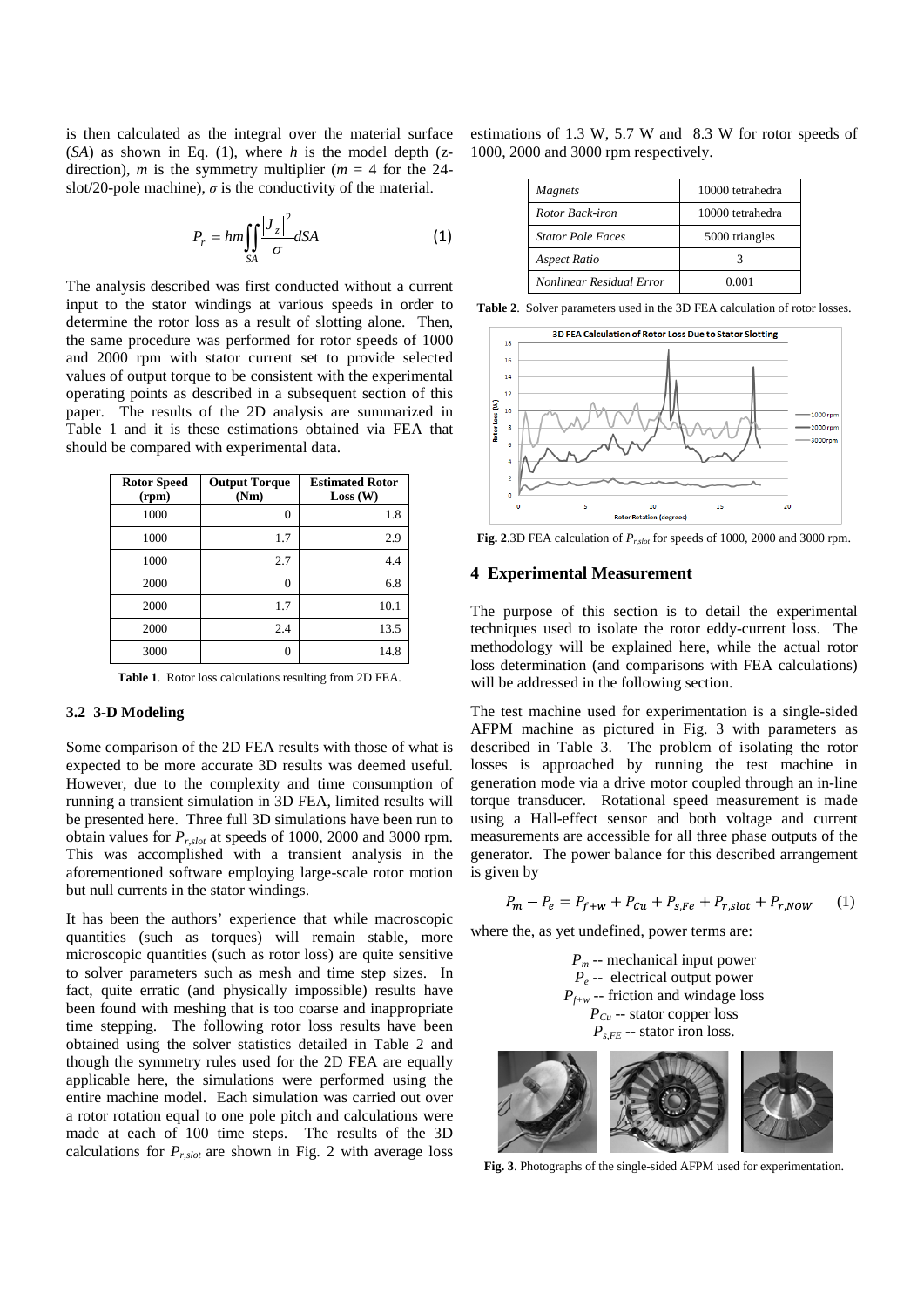| Rated power   | 1 kW             | <b>Slots</b>     | 24             |
|---------------|------------------|------------------|----------------|
| Nominal speed | $3000$ rpm       | Poles            | 20             |
| Stator O.D.   | $110 \text{ mm}$ | Winding type     | NOW-single     |
| Stator I.D.   | 66 mm            | Phase resistance | 1.3            |
| Stator height | $25 \text{ mm}$  | Phase inductance | 6mH            |
| Magnet type   | NdFeB-N35        | Rotor thick.     | $4 \text{ mm}$ |
| Magnet thick. | 4 mm             | Air-gap length   | mm             |

**Table 3**. Parameters of test machine used for experimental measurement of rotor losses.

## **4.1 No-Load Tests**

The first no-load test that was run was to determine the spinning loss in the machine. This loss measurement encompasses  $P_{f+w}$ ,  $P_{s,Fe}$  and  $P_{r,slot}$  and is accomplished through the setup described previously with the generator load disconnected. The measured spinning losses are shown in Fig. 4 for speeds ranging up to the rated speed of the machine. In order to obtain the best resolution possible at noload, the torque transducer used in this setup is capable of measuring torques only up to 0.5 Nm.



Fig. 4. Spinning loss measurements for test machine shown with a 2<sup>nd</sup>-order polynomial curve-fitting for the actual measured data points.

One concern that is often encountered when considering single-sided AF machines is the large axial load experienced by the bearing. Therefore, the second no-load test that was performed was to isolate the bearing friction loss,  $P_{f+w}$ , as a function of speed (note that the aerodynamic portion of this loss is ignored). In order to do so, the spinning loss measurement previously described was repeated using an uncut toroid as the stator piece (still fitted with a Hall-effect sensor for speed measurement). The airgap was increased such that the axial load on the bearing is equivalent to that of the actual machine, as computed in FEA. Fig. 5 shows the results of these measurements (that is, each point in the plot is an actual measured value). It can be argued that this measurement also contains a core loss component, however, as can be seen in Fig. 6, the increased airgap reduces the magnetic penetration depth into the core and the flux densities encountered are quite small; therefore, any core loss here is considered to be negligible.



**Fig. 5**. Spinning loss measurements for test machine with uncut stator.



**Fig. 6**. 2D FEA representation of the stator flux densities present in the test machine with uncut stator.

#### **4.2 Core Loss Measurements**

Arguably the most challenging experimental measurement to isolate is the loss in the stator core. The stator of this particular test machine is constructed from a toroidal core consisting of tape wound 0.28 mm thick grade M4, grainoriented silicon steel. In order to typify the behavior of the core loss under different operating conditions, the B-H curve of an uncut toroid was measured for a range of frequencies and magnetic induction levels.

The toroid was fitted with two sets of windings where the primary was connected to the output of an audio amplifier (driven with a sinusoidal signal generator) and the opencircuit voltage on the secondary circuit was directly measured and numerically integrated to obtain the flux density measurement. The specific core loss (W/kg) was then determined by numerical calculations on the B-H curve, scaled by the physical parameters of the toroid. This procedure was completed for frequencies ranging from 60 Hz to 500 Hz (corresponding to the fundamental frequency of the machine at rated speed) and induction levels from 0.6 T to 1.8 T. A sampling of the B-H curves is shown in Fig. 7 and the results of the loss calculations are given in Table 4.

The type of steel used in the stator of this machine is grainoriented and the loss measurements described previously are made for flux in-line with the rolling direction of the steel. This is the true flux path in the stator back-iron of the machine; however, in the teeth, flux is pushed directly across the grain orientation and it is expected that the loss would increase in this case. According to [8] and [10], the specific loss is increased by a factor of approximately 2.8 when the flux path is  $90^\circ$  from the rolling direction. It is this value that will be assumed when calculating the core loss, although a testing procedure is currently under way with the aim of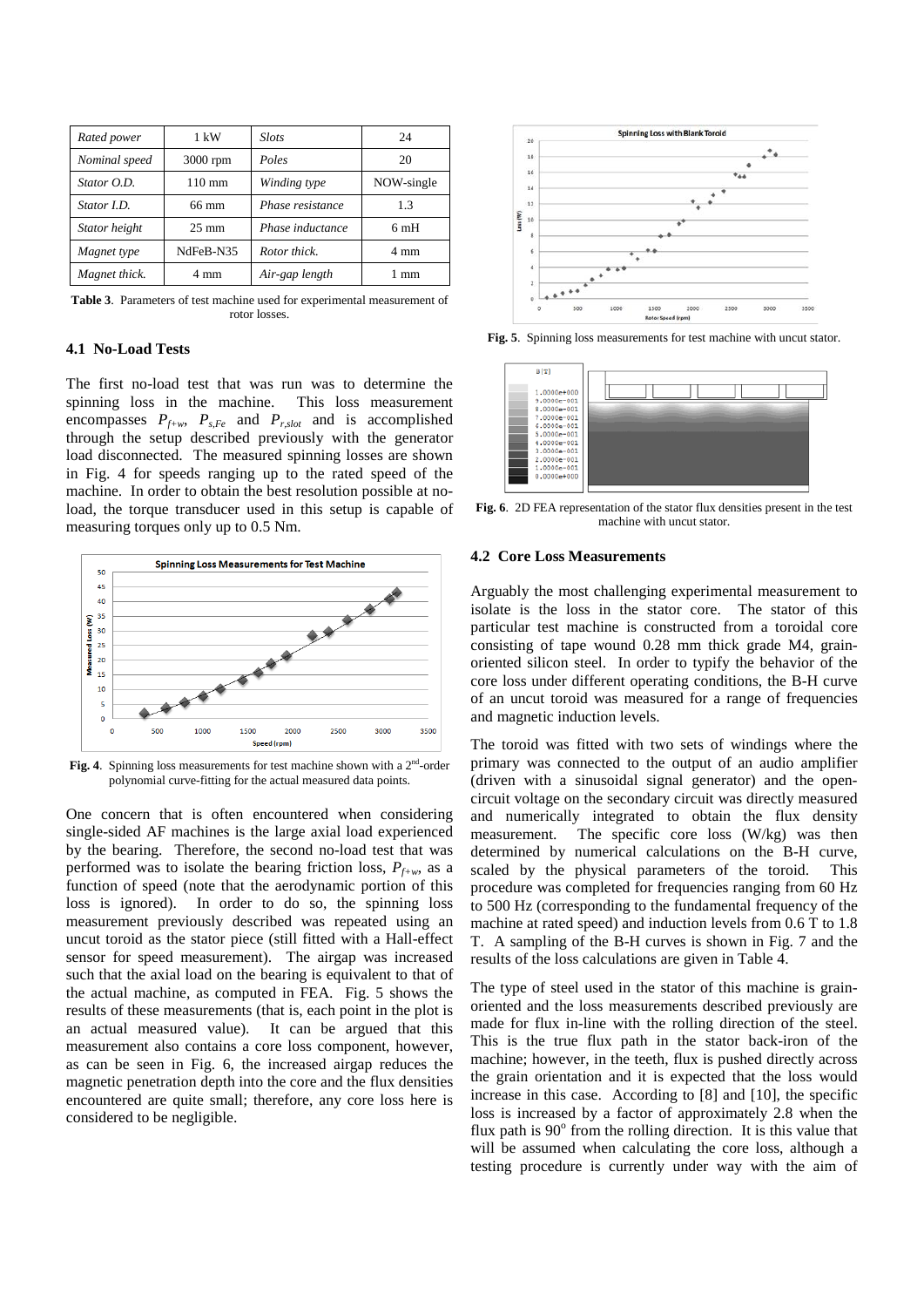directly measuring this cross-grain loss. The ultimate goal of this core loss measurement procedure is to generate an input waveform for the amplifier to result in the exact temporal flux waveform (including harmonics) that truly exists in the backiron and teeth of the machine. In this way, the core loss can be directly measured and calculations involving harmonic decomposition of the flux waveform are avoided.

2D FEA was used to identify that the magnetic induction levels present in the stator teeth and back-iron are 1.3 T and 0.8 T respectively. In terms of core size, the complete toroid has a mass of 1.15 kg where the total volumes of stator teeth and back-iron are 41% and 20% respectively, of the uncut toroid. Thus, for loss calculations, the back-iron mass is 0.23 kg and that of the teeth is 0.47 kg (total for all 24 teeth).



**Fig. 7**. B-H curves for the M-4 steel toroid used for the test machine stator construction at frequencies of (a) 100 Hz, (b) 300 Hz and (c) 400 Hz.

Using this physical data, the total core loss in the machine can be calculated as a function of fundamental frequency (or rotational speed). To this end, the data given in Table 4 along with  $2<sup>nd</sup>$ -order polynomial curve fits for each frequency as a function of flux density was used to extrapolate values of

specific loss at the induction levels of 1.3 T and 0.8 T. Thus, the core loss (W) as a function of machine speed is shown in Fig. 8.

| Freq.<br>(Hz) | <b>Induction</b><br>Level $(T)$ | <b>Specific</b><br>Loss<br>(W/kg) | Freq.<br>(Hz) | <b>Induction</b><br>Level $(T)$ | <b>Specific</b><br>Loss<br>(W/kg) |
|---------------|---------------------------------|-----------------------------------|---------------|---------------------------------|-----------------------------------|
| 60            | 1.8                             | 1.47                              | 300           | 1.8                             | 17.28                             |
| 60            | 1.5                             | 0.90                              | 300           | 1.5                             | 10.27                             |
| 60            | 0.8                             | 0.26                              | 300           | 0.7                             | 2.28                              |
| 100           | 1.8                             | 3.05                              | 400           | 1.8                             | 28.61                             |
| 100           | 1.5                             | 1.84                              | 400           | 1.4                             | 15.37                             |
| 100           | 0.9                             | 0.71                              | 400           | 0.8                             | 4.35                              |
| 200           | 1.8                             | 9.75                              | 500           | 1.5                             | 24.41                             |
| 200           | 1.6                             | 7.09                              | 500           | 1                               | 11.04                             |
| 200           | 1                               | 2.96                              | 500           | 0.6                             | 4.85                              |

**Table 4**. Experimental core loss data for the M-4 steel toroid that was used for the test machine stator construction for various frequencies and induction levels.



**Fig. 8**. Stator core loss for the test machine as a function of rotor speed. The points shown are extrapolated from actual measurement data using a 2<sup>nd</sup>order polynomial curve fit.

# **4.3 Loaded Tests**

The AFPM test machine was then run in generation mode, as previously described, with a variable resistive load connected. The loss measurements resulting from this test are shown in Table 5.

The total measured loss reported is the difference between  $P_{\text{mech}}$  and  $P_{\text{elec}}$  as in Eq.1. Simple  $i^2R$  calculations denote the conduction loss given in Table 5, where no discernible temperature rise was noticed in the stator windings.

| Rotor<br>Speed (rpm) | <b>Output Torque</b><br>(Nm) | <b>Total Measured</b><br>Loss (W) | Conduction<br>Loss (W) |
|----------------------|------------------------------|-----------------------------------|------------------------|
| 923                  | 1.7                          | 19.0                              | 10.69                  |
| 889                  | 2.2                          | 29.27                             | 20.15                  |
| 889                  | 2.7                          | 66.84                             | 46.17                  |
| 2000                 | 1.7                          | 46.92                             | 10.86                  |
| 2000                 | 2.3                          | 78.24                             | 25.39                  |
| 2000                 | 2.5                          | 93.22                             | 31.63                  |

**Table 5**. Sample results from experimental measurement of the test machine on-load.